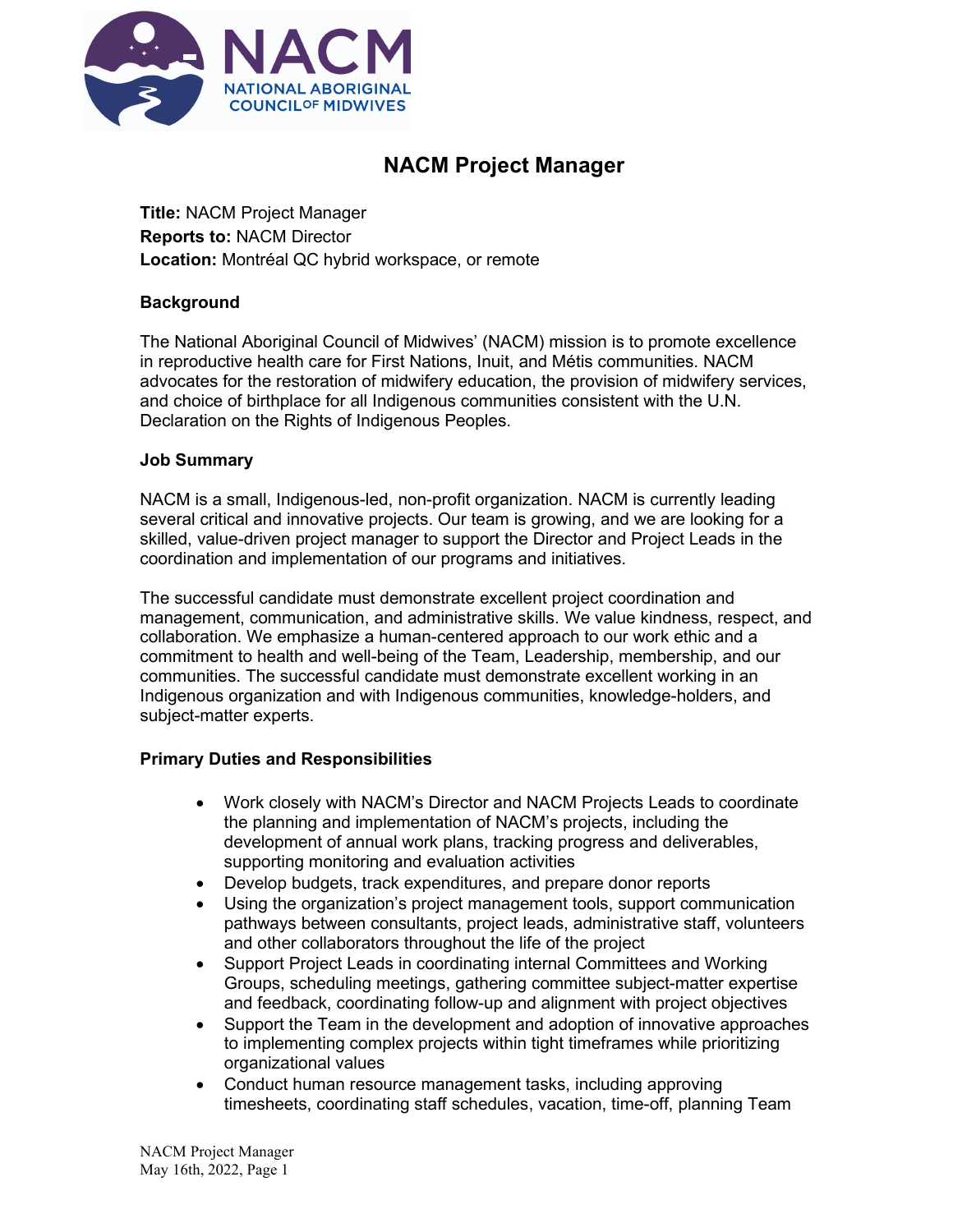

meetings, taking notes, and supporting follow-up, supporting professional development initiatives and opportunities, and performance tracking

• Work closely with the Logistics Lead and Finance Team to ensure all expenditures comply with donor requirements and internal procurement policies

# **Qualifications, Skills, and Knowledge Requirements**

- 3-5 years of project coordination/management experience
- Excellent administrative and organizational skills. Exceptional attention to detail and ability to document activities, key decision-points.
- Ability to work as part of a team, demonstrating flexibility and efficiency.
- Excellent interpersonal, time management and problem-solving skills.
- Ability to work independently, with multiple projects and tight deadlines.
- Experience coordinating or managing Federally funded projects
- Experience coordinating or managing Indigenous community-facing projects and initiatives and/or innovations
- Knowledge and understanding of contemporary issues facing Indigenous peoples in Canada, particularly surrounding infant and maternal health, midwifery, and key issues relevant to the promotion and protection of Indigenous rights.
- Demonstrated ability to work in a culturally safe way
- Excellent written and verbal communication skills
- Excellent computer skills (Word, Excel, Power Point, Outlook, Internet).

# **Additional Assets**

- Knowledge of NACM and Indigenous midwifery
- Knowledge of the profession of midwifery and model of care.
- Bilingualism in both official languages.
- Experience in the non-profit sector.

# **Working Conditions & Location**

- Fixed term, 2-year position, ending March 2024 between 21 and 28 hours/week (flexible)
- Ability to work remotely, or from CAM's head office in Montreal, Quebec, a hybrid workspace

# **Applications**

NACM is an Indigenous led and governed organization. Indigenous candidates are strongly encouraged to apply. Non-Indigenous candidates must have a commitment to working within an anti-oppressive framework.

Please follow these instructions: